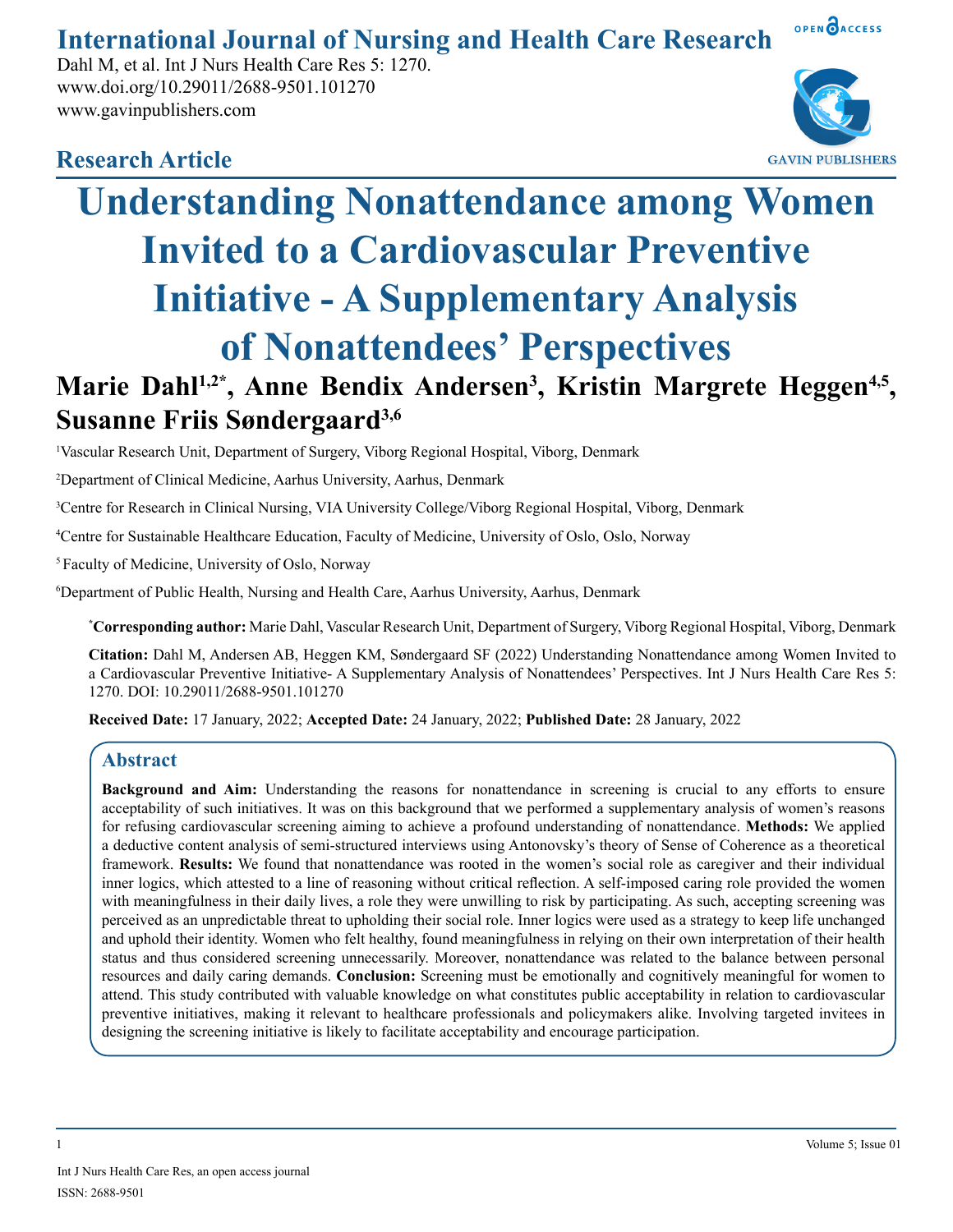**Keywords:**Cardiovascular disease; Screening; Nonattendance; Supplementary content analysis; Women

**Abbreviations:** CVD: Cardiovascular Disease; GP: General Practitioner; SOC: Sense of Coherence

## **Introduction**

When considering the efficiency of screening, we need to bear in mind the factor of nonattendance as screening needs to be acceptable to the invitees in accordance with the screening criteria [1], which was already formulated by the World Health Organization in 1968 [2]. As such, when advocating any screening programme, we need to track nonattendance and explore the reasons, as screening must be acceptable from the invitees' perspective. In previous work, Dahl, et al. [3] found that interviewed women declined participating in cardiovascular screening because they found it personally irrelevant. But the authors concluded that there is a need to explore further the reasons for nonattendance. In the present study, we performed a supplementary analysis with focus on gaining a more profound understanding of the women's reasons for viewing screening as personally irrelevant. The issue of personally irrelevant drew our attention to the concept of meaningfulness and in turn, the relevance of using the theory of Sense of Coherence (SOC) as a theoretical lens [4]. As such, the findings of the study contribute new theoretically grounded knowledge on the acceptability of cardiovascular screening from a nonattendee's perspective.

#### **Cardiovascular Disease and Screening**

Cardiovascular Disease (CVD) remains a predominant cause of morbidity, mortality and reduced quality of life globally [5], even though efforts have been made to identify effective strategies to reduce the risk of CVD among people and the associated costs. General health checks have been offered at national levels in several countries [6,7] and recently, there has been focus on screening targeting preclinical and manifest CVD [8,9]. The World Health Organization defines screening *as the presumptive identification of unrecognised disease in an apparently healthy, asymptomatic population by means of tests, examination or other procedures that can be applied rapidly and easily to the target population [10].*

Besides effectiveness [9,11], screening and health checks have received attention for their potential psychological impact [12], for facilitating informed decision-making when an individual is faced with a screening invitation [13] and for the facilitators of and barriers to attendance [14]. A recent systematic review of factors for attendance in a health check for cardio metabolic diseases in primary care found lower age, lower education, smoking and living alone to be related to nonattendance; however, the results were not unambiguous [15]. Conversely, cardiovascular screening research has shown that attendance decreases with age

among invitees above 60 [14,16]. In addition, qualitative findings indicated that nonattendees declined participation because they preferred not to worry about the outcome, because they had negative attitudes towards health checks or preventative measures in general and because they had low self-perceived severity of susceptibility. As such, nonattendees tended to think it may happen to others, but not to me, despite being aware of increased risk due to cardiovascular risk factors [3,15]. According to Cheong, et al. [17], invitees' motivation for accepting screening is related to their preparedness to deal with the test results, including a diagnosis and need for interventions (both medical and lifestyle modifications). When receiving a screening invitation, invitees have been found to be influenced by the views of their relatives or General Practitioner (GP) [17]. However, Dahl, et al. [3] found that in the event of decisional ambivalence regarding attendance, nonattendees did not discuss the decision with their GPs; the ambivalent nonattendees preferred to discuss the screening invitation with relatives who had similar attitudes towards screening so they would not persuade them to participate. In addition, Dahl, et al. [3] found that nonattendees' reasons to decline the screening invitation were related to their wish to maintain a feeling of being healthy. This seems to be a time-independent reason for nonattendance as a similar tendency was found in an interview study performed in 1994 among men and women declining health checks by their GPs [18].

Even though Dahl, et al. [3] touched upon the subject of women's reasons for declining screening invitations, they did not present findings that could provide a profound understanding of the women's reasons for nonattendance. Therefore, the aim of this supplementary analysis was to further explore women's reasons for choosing not to participate in a screening programme.

## **Method**

#### **Design**

We performed a qualitative study by re-analysing interviews using deductive content analysis as the methodological approach.

### **Participants**

We re-analysed interviews with informants recruited among women born in 1936, 1941, 1946 or 1951 who lived in Denmark and were invited to participate in a cardiovascular screening programme for abdominal aortic aneurysm, peripheral arterial disease, carotid plaque, hypertension, dyslipidaemia, atrial fibrillation and type 2 diabetes. Totally, 1984 women were invited, and 74.3% participated [16]. As part of the research, an interview study was designed focusing on the group of women who declined the screening invitation [3]. A purposeful sampling strategy was applied selecting informants representing the different age groups [3], which was the only information available on the nonattendees. The characteristics of the ten interviewed women are displayed in Table 1, of whom all were Danish born.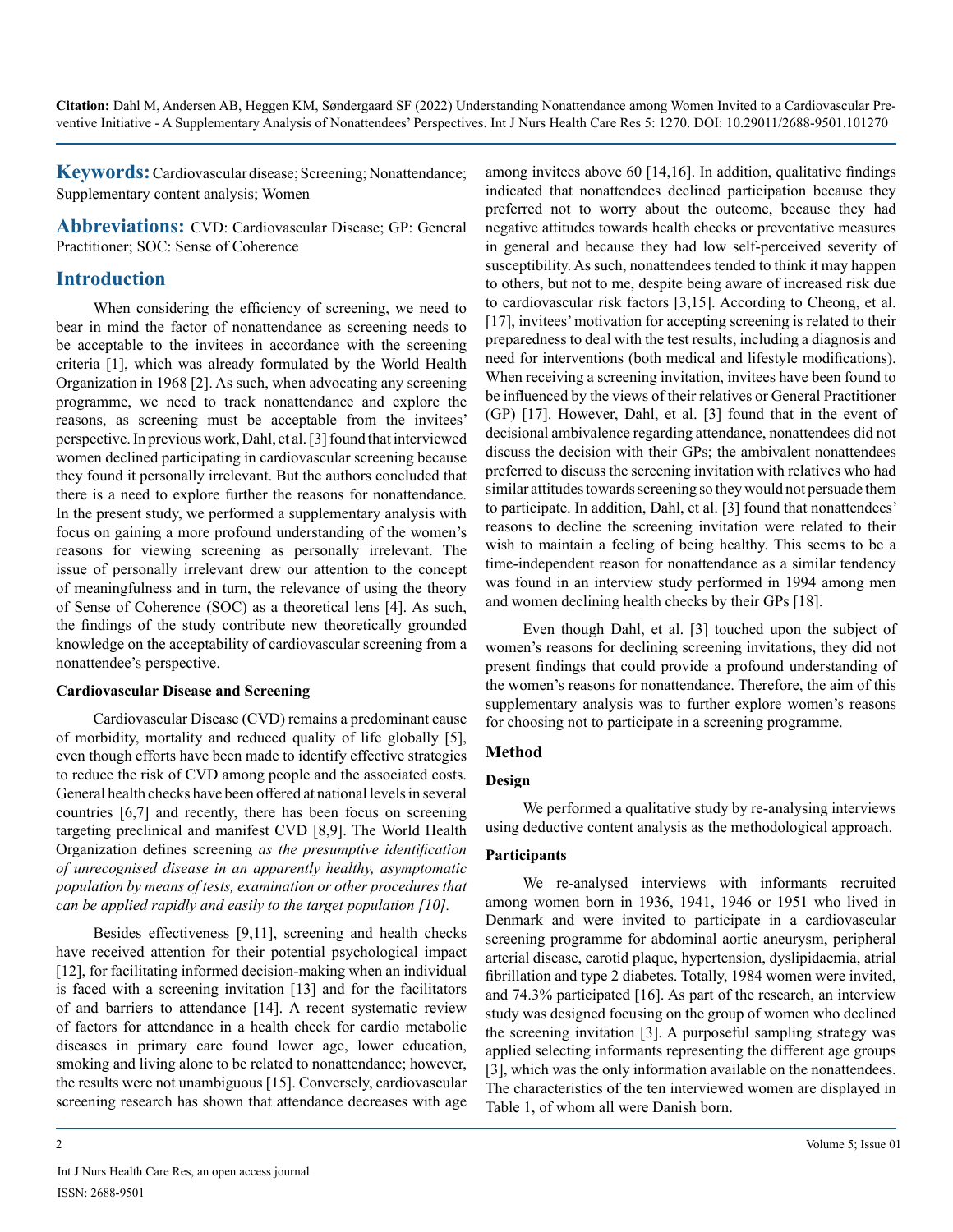| <b>Informant</b>               | Age | <b>Marital</b><br><b>Status</b> | <b>Self-Reported</b><br><b>Health Issues</b>                               | <b>Risk Factors for</b><br><b>CVD and DM</b>        | <b>Social Status</b>                             |
|--------------------------------|-----|---------------------------------|----------------------------------------------------------------------------|-----------------------------------------------------|--------------------------------------------------|
| $\mathbf{1}$                   | 67  | Married                         | Feeling healthy.<br>No diseases.                                           | Smoking.                                            | Retired, previously a<br>healthcare worker       |
| $\overline{2}$                 | 72  | Widowed                         | Severe anxiety.<br>Hypertension.                                           | Weight.<br>Smoking. Family history<br>of CVD.       | Retired, previously self-<br>employed            |
| 3                              | 77  | Married                         | Pacemaker.<br>Hypertension.<br>Osteoporosis.                               | Weight.<br>Former smoker.<br>Family history of CVD. | Retired, previously a sewing<br>machinist        |
| $\overline{4}$                 | 67  | Married                         | Feeling healthy.                                                           | Former smoker.                                      | Retired, previously a music<br>teacher           |
| 5                              | 67  | Married                         | Feeling healthy.<br>No diseases.                                           | None.                                               | Retired, previously an<br>assisting wife         |
| 6                              | 62  | Married                         | Previous depression. Deep<br>vein thrombosis. Osteoporosis.<br>Psoriasis.  | Weight. Family history of<br>CVD.                   | Retired, previously an office<br>assistant       |
| 7                              | 72  | Widowed                         | Feeling healthy.<br>Slowly developing muscular<br>dystrophy.               | Family history of CVD.                              | Retired, previously a public-<br>sector employee |
| 8                              | 72  | Single                          | Feeling healthy. Hypertension.                                             | Weight.<br>Smoking.                                 | Retired, previously a cleaning<br>assistant      |
| 9                              | 77  | Married                         | Feeling healthy. Hypertension.                                             | Former smoker.                                      | Retired, previously a<br>hairdresser             |
| 10                             | 62  | Married                         | Ischemic stroke and subsequent<br>mildly impaired memory.<br>Hypertension. | Smoker.                                             | Retired, previously a cleaning<br>assistant      |
| Adapted from Dahl, et al. [3]. |     |                                 |                                                                            |                                                     |                                                  |

**Table 1:** Characteristics of the informants in the interview study.

#### **The Interviews**

The approach used for the interview study followed the recommendations of Brinkmann and Kvale [19] and the aim was to explore the nonattendees' perspectives on cardiovascular screening with focus on their reasons for declining the screening invitation. Individual face-to-face interviews were performed in 2013 in the informants' own homes. The semi-structured interview guide was developed by the first author with reference to the evidence regarding nonattendance in screening or health checks for CVD and diabetes in both the primary and secondary healthcare sectors. The audiotaped interviews were transcribed verbatim [3].

#### **Primary Analysis**

The primary analysis was performed by the first author using

an inductive, non-linear and iterative process inspired by Kvale and Brinkmann [9]. Further details on the interview study and the screening programme are available in previous work [3,16].

#### **The Supplementary Analysis**

A supplementary analysis may be performed on existing data and findings, if the purpose is to investigate an emerging issue more deeply [20]. In this supplementary analysis, we chose to perform a deductive content analysis, using the principles of Elo and Kyngäs [21], as this method can provide a new perspective to already constructed data and findings with the aim of enhancing understanding of the data. A deductive content analysis requires a theoretical structure to inform the analytical matrix [21]. We created the structured matrix based on Antonovsky's theory of SOC [4].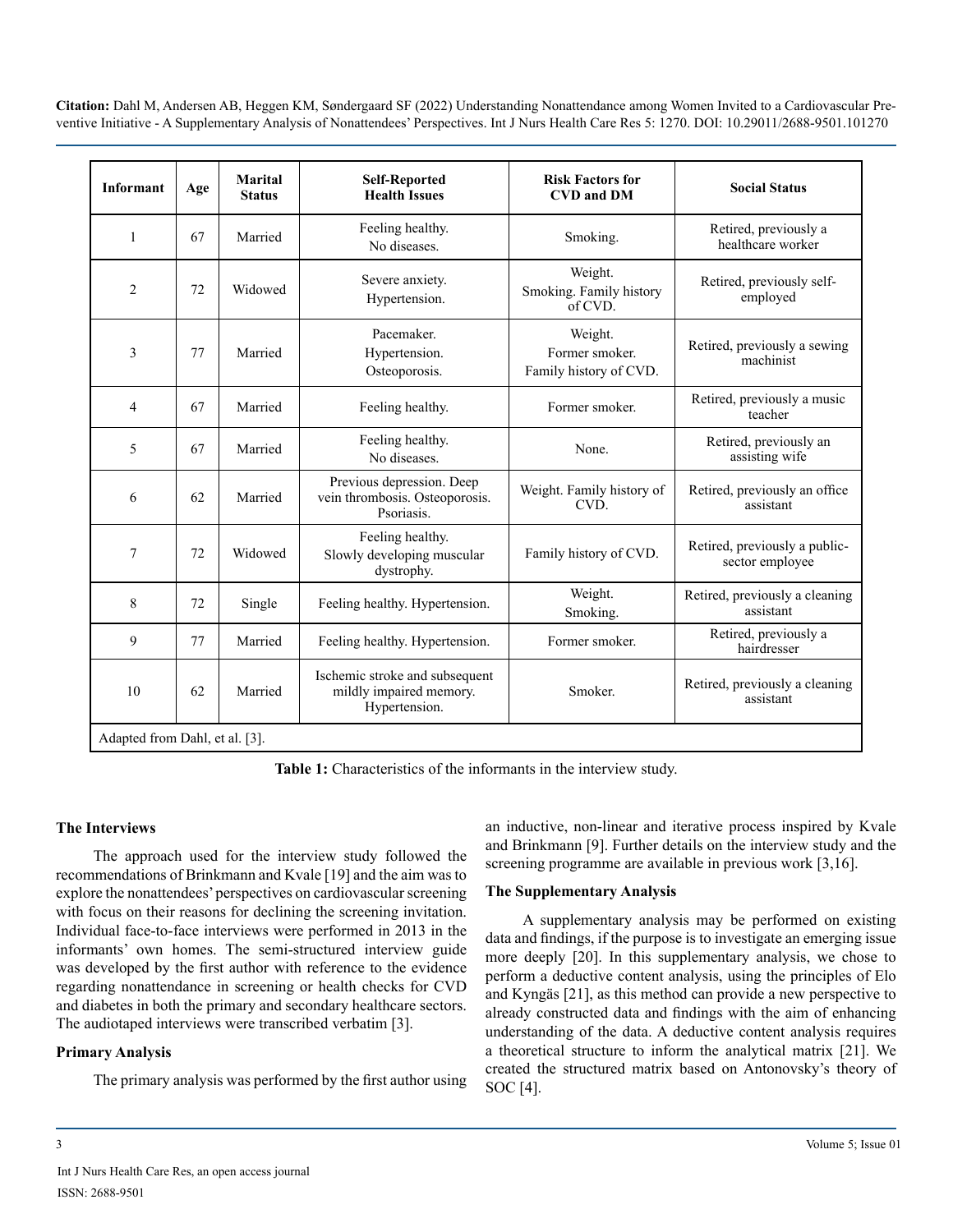#### **The Theory of Sense of Coherence as an Analytic Lens**

The SOC framework was developed in the late 1970s by Aaron Antonovsky [4] and reflects his salutogenic model of health which is concerned with the question what are the origins of health? The core of Antonovsky's [4] theory is the concept of SOC, which reflects how an individual's life situation influences the movement towards experience of health. Antonovsky's [4] fundamental contribution to the salutogenic question concerned what creates well-being and health in contrast to the pathogenic question concerning what causes development of disease. Thus, SOC is a major determinant for individuals to maintain their position on the continuum of health and disease and balance towards the healthy end. The three components that all interact with the experience of SOC are:

- • **Comprehensibility:** the extent to which individuals perceive arising stimuli as structured, predictable and explicable.
- **Manageability:** the extent to which individuals perceive to have the adequate resources to handle stimuli. These resources can be personally controlled or controlled by trusted others.
- **Meaningfulness:** to be willing and motivated to handle stimuli. Meaningfulness arises when individuals experience that part of their lives makes sense both emotionally and cognitively [4].

The core components will provide knowledge of the emotional and cognitive aspects related to nonattendance along with the individual's motivation and resources to handle a screening invitation and whether it is perceived to have predictable consequences.

#### **The Analysis Process**

The deductive analysis was performed in an iterative process in four steps. In step 1, we focused on making sense of the empirical data by reading and rereading the transcribed interviews to identify context for interpretation. In step 2, the content of the analysis was coded according to the structured matrix consisting of the core components of SOC: comprehensibility, manageability and meaningfulness. In step 3, we performed an abstraction process by grouping data and then collapsing similar sub-categories into main categories. In the last step 4, we interpreted and discussed our findings based on the theory of SOC and existing literature to determine validity and credibility (Figure 1).

The software program NVivo, version 12 Pro (QSR International Pty Ltd, Victoria, Australia) was used as a structural tool to facilitate the analysis.

#### **Ethical Considerations**

This supplementary analysis was deemed a noninterventional study by the regional ethics committee, and therefore no approval was required. The interview study was approved by the Regional Data Protection Agency (1-16-02-221-26), Central Denmark Region. Prior to being interviewed and giving their written informed consent, the informants were advised that the interviewer took part in the screening programme [3].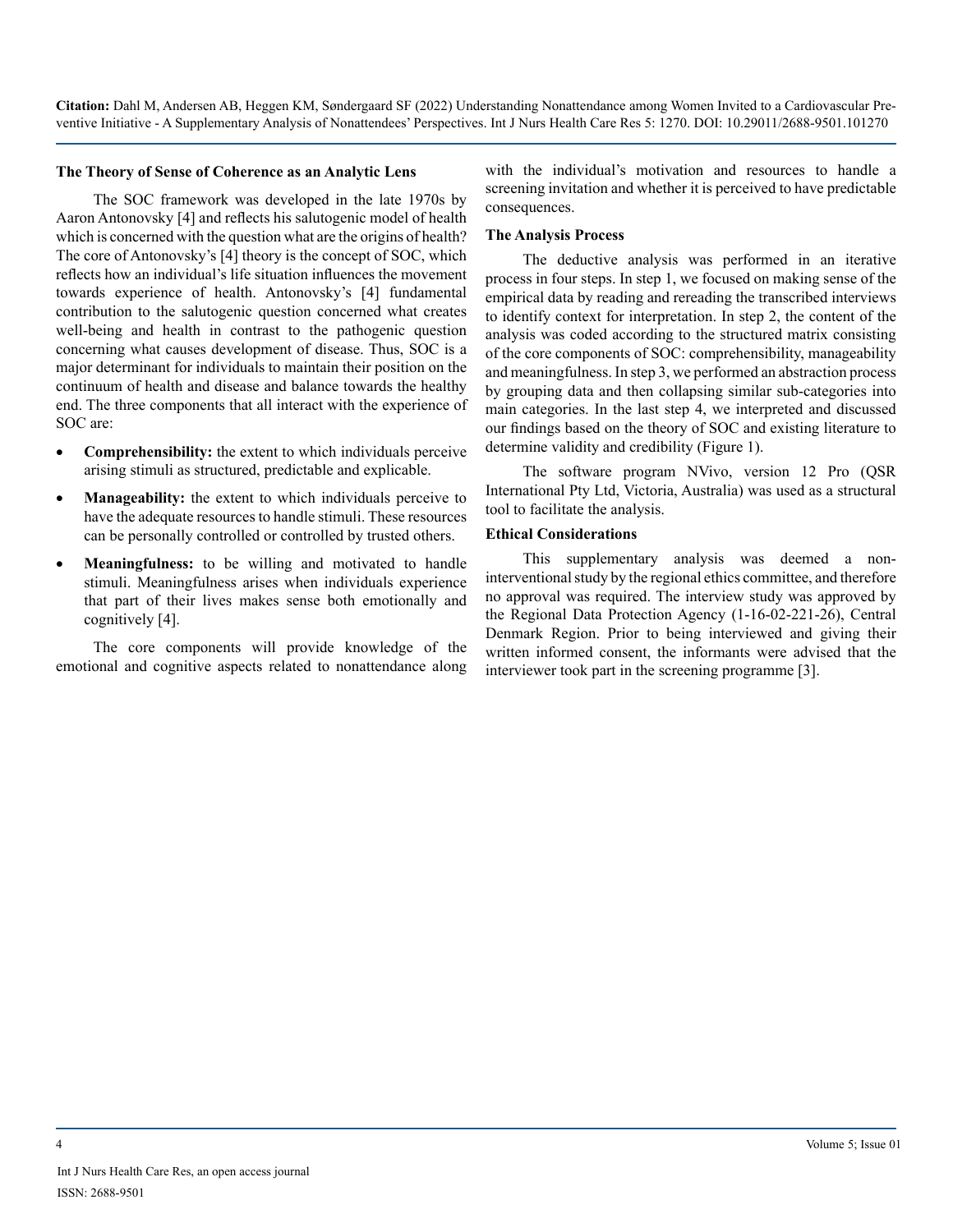

**Figure 1:** Illustration of the iterative analysis process.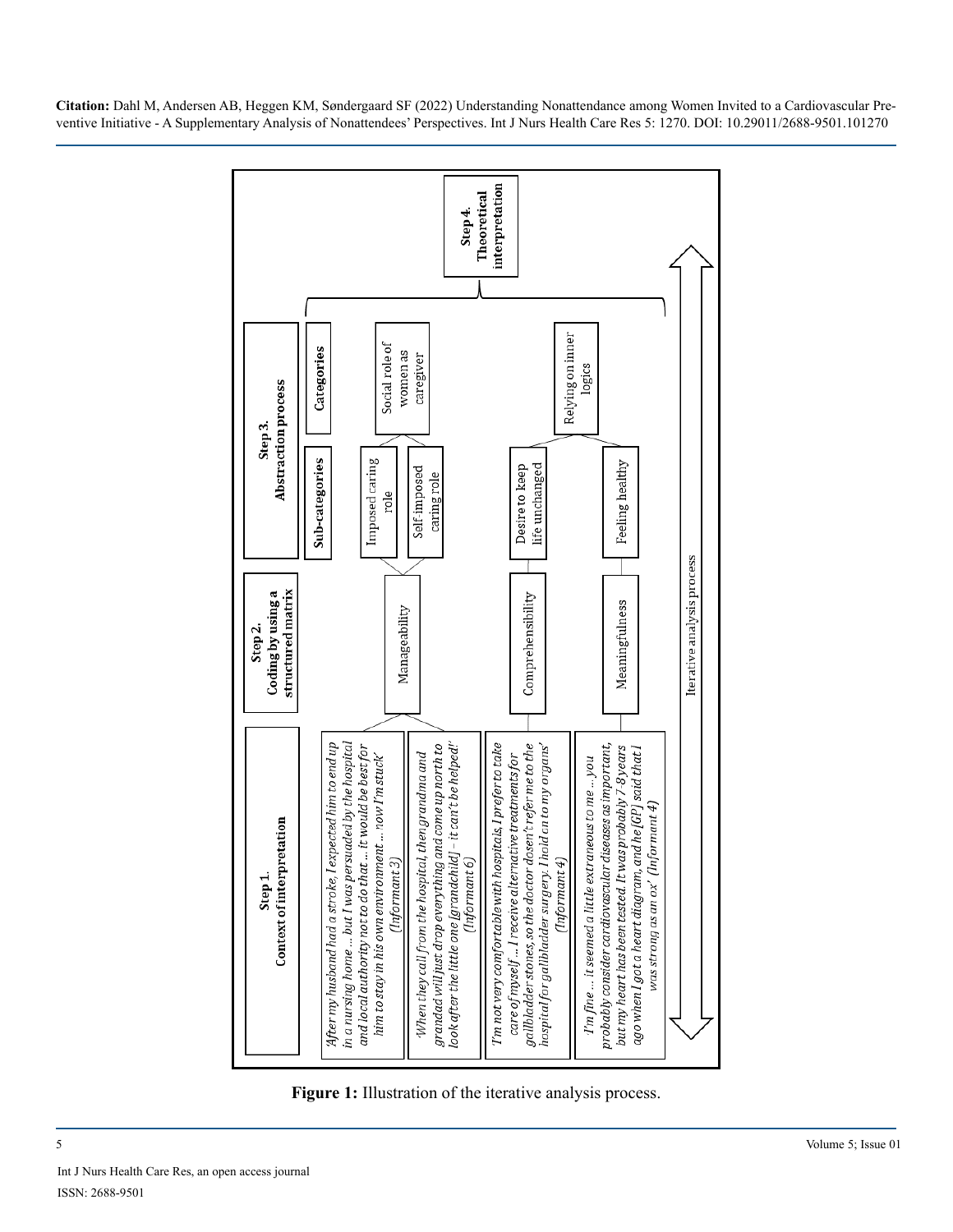#### **Results**

Based on the analysis, we suggest that the women declined participation on account of experiencing meaningfulness in their daily lives alongside challenged comprehensibility or manageability. Meaningfulness seemed to be rooted in their social role as caregivers and in personal inner logics, which provided the women with a feeling of SOC in their daily lives.

This led us to formulate two main categories with underlying subcategories:

- $\triangleright$  The social role of caregiver
- Imposed caring role
- Self-imposed caring role
- $\triangleright$  Relying on inner logics
- Feeling healthy
- Desire to keep life unchanged

#### **The Social Role of Caregiver**

We found that the women constructed their caring role as an influencing factor in declining screening. In the analysis, we established two types of the caring roles: an imposed and a selfimposed caring role.

#### **Imposed Caring Role**

The imposed caring role could be characterised as undesirable and caused by circumstances in childhood or later in their lives. A 76-year-old woman felt forced to take care of her disabled husband, a task that took all her energy and resources.

*After my husband had a stroke, I expected him to end up in a nursing home. But I was persuaded by the hospital and the local authority not to do that ... it would be best for him to stay in his own environment ... now I'm stuck! (Informant 3).* 

The imposed caring role seemed undesirable and demanding for the women, resulting in a reduced sense of comprehensibility and manageability. We found that the women understood their role as the main caregiver as a position where their responsibilities to their families meant that they had to prioritise their families' needs over their own. This position contributed to their decision not to attend the screening.

#### **Self-Imposed Caring Role**

In this sub-category, we found the caring role to be voluntary. As such, the women in this category did not have responsibilities as primary carers but often chose to help their relatives or acquaintances on a daily basis and emphasised that others depended on them:

*The guy we are working with here on the farm, his wife's working too; well, their place had gotten into a bit of a state, so I cycled out here, spent a couple of hours cleaning and cycled back again. (Informant 5).*

The women saw themselves as the glue holding the family and the community together. One informant had a newly divorced daughter with a child suffering from leukaemia and spoke of how she was always ready to step in to support the daughter:

*When they call from the hospital, then grandma and grandad will just drop everything and come up north to look after the little one [grandchild] – it can't be helped! Over by my husband's bed, there are two holdalls; we just have to grab them and go. (Informant 6).*

Such quotes indicated that the risk of being diagnosed could compromise the woman's life situation and threaten her position in the family and community. Conversely, the importance of the self-imposed caring role could cause decisional ambivalence. This was the case when informant 5 spoke of how she found her role in the family contradicted her decision not to attend:

#### *Would it be the right thing for my family ... this is not only me.*

Thus, the self-imposed caregiver role could cause pressure to favour this role over personal preferences for screening. In contrast, the women who were confident in their decision to decline screening did not see it as an opportunity to prevent future cardiovascular events.

Finally, when the women decided to decline the screening, their perception of the social role of women became pivotal, because the women referred to their role as "the glue" of the family and the community as being threatened, if they were diagnosed with a disease.

#### **Relying on Inner Logics**

The women expressed themselves according to a form of inner logics that interacted with their decision to decline the screening. These inner logics were statements or key assumptions that the women did not reflect on critically but presumed to be true. The inner logics were the product of the women's life experiences and reflected their individual feelings, habits and beliefs. The women acted upon these inner logics when deciding whether screening could be relevant to them. The inner logics fell into two subcategories: feeling healthy and desire to keep life unchanged.

#### **Feeling Healthy**

The women expressed an inner logic that reflected their perceptions of feeling healthy. They expressed how they were aware of their own bodies and had definite insight into their medical needs. Informant 4 said:

*I'm fine … it seemed a little extraneous to me … you probably consider cardiovascular diseases as important, but my heart has*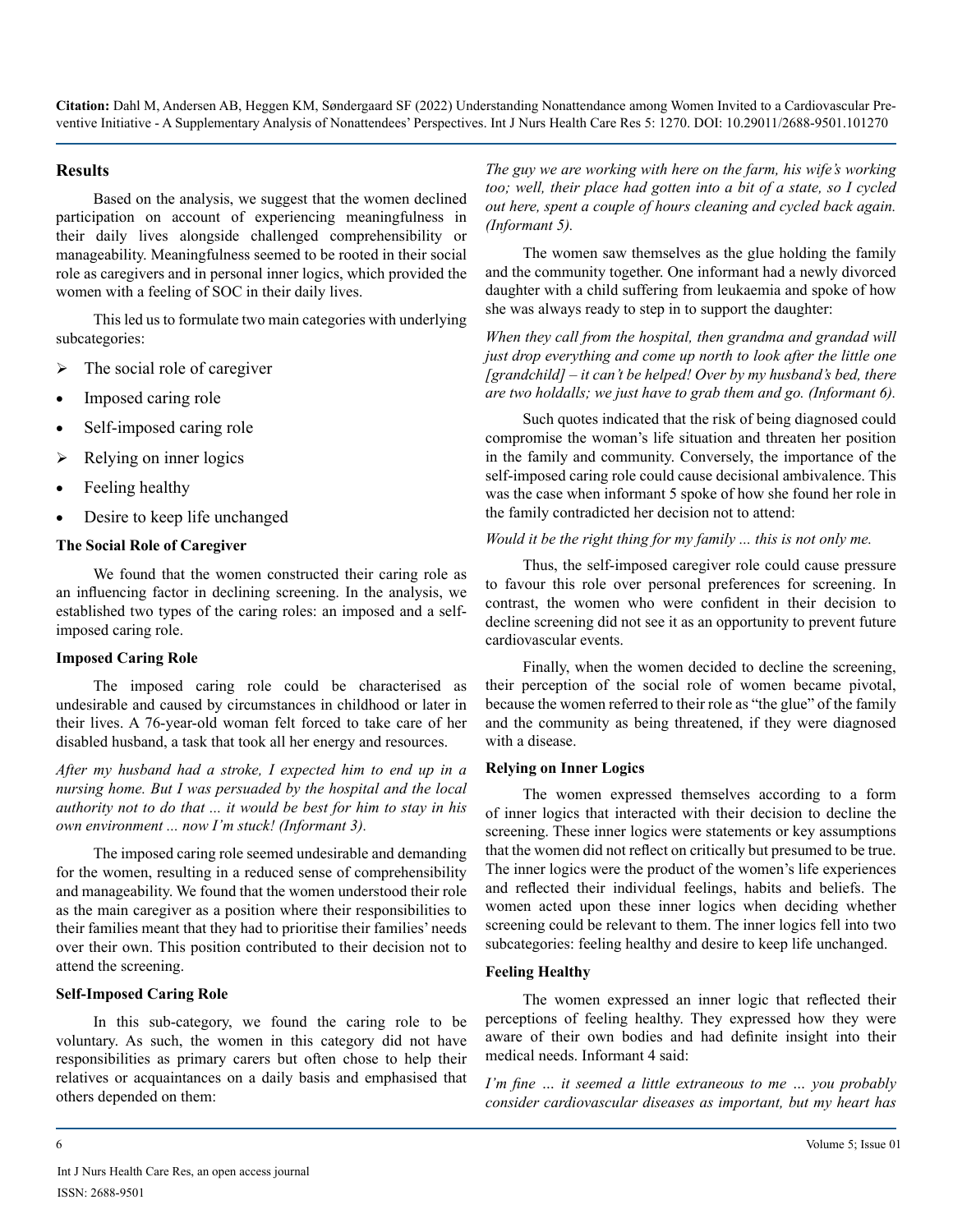*been tested. It was probably 7-8 years ago when I got a heart diagram, and he [GP] said that I was as strong as an ox.*

On account of such lines of reasoning, we found that the women viewed screening as meaningless and therefore they were reluctant to attend. Furthermore, the women spoke of how their decision whether or not to seek medical advice was rooted in their upbringing. Here, informant 2 stated:

#### *Well, I was raised to make sure not going to the doctor without good reason.*

Our analysis indicated that, this resistance to contact their GP was in fact a more universal reluctance to having any contact with the healthcare system. This also influenced their decision to decline the screening, because it was considered meaningless and a waste of resources when they were feeling healthy.

#### **Desire to Keep Life Unchanged**

In addition to feeling healthy, we found that the women wished to keep their life situation unchanged. They had several strategies that could help them to maintain control over their lives and continue to avoid contacting the traditional healthcare system. Such strategies relied on an idea that the problem would disappear by itself or might involve consulting alternative treatment. Informant 4 said:

*I'm not very comfortable with hospitals, I prefer to take care of myself ... I receive alternative treatments for gallbladder stones, so the doctor doesn't refer me to the hospital for gallbladder surgery. I hold on to my organs.*

The women argued that they were the only ones responsible for their lives, and that solving health related problems by using alternative treatments could help them maintain control. The women's inner logics constituted a type of common-sense reasoning that could support their choice of nonattendance. This reasoning occurred again and again in the interviews, reflecting an immanent strategy of keeping life unchanged.

Overall, we argue that the self-imposed caring role provided the women with a sense of meaningfulness and gave them an experience of SOC in their daily lives. As the women with challenged comprehensibility or manageability also expressed SOC. The self-imposed caring role was central to the women, and inner logics were used as a strategy to keep this role. Thus, the women acted on their inner logics when declining screening.

#### **Discussion**

Social roles as caregivers and inner logics were found to be particular phenomena for nonattendance in screening, guiding the women to spend resources on maintaining SOC in their daily lives.

In the following section, we discuss the possible consequences of the influence of social roles and inner logics when deciding whether or not to participate in a cardiovascular preventive initiative.

#### **The Social Role of Caregiver**

This main category is rooted in the social norms in Scandinavia where the women were raised, and thereby the context in which their identities were developed. According to Melby, et al. [22], the role of Scandinavian women born in the twentieth century relies on a discourse categorising them as wives, housewives and mothers. In Antonovsky's [4] understanding, the women knew from childhood that their destined role is that of wife and mother. Through attachment and identification, women gained the great variety of skills needed to handle this social role. They learned early in life that their culture values this role highly and it is viewed as the cornerstone of society.

We found the social role of the women to be central to the nonattendance among both women with a self-imposed and an imposed caring role. We interpret the self-imposed caring role to be based on a personal decision, and for those women who declined screening, it seemed closely related to a desire to uphold this role. Conversely, the imposed caring role could be characterised as being related to upholding a balance between personal resources and daily caring demands. Similarly, a review by de Waard, et al. [15] found that being busy with family was a barrier to attending cardio metabolic health checks. However, none of the original articles in the review provided any further explanation as to this barrier other than to describe it as a sense of duty to family or being busy with family [18,23]. In Antonovsky's [4] understanding, the central problem for a housewife is task overload, and he argues that the contemporary housewife can be viewed as a role where women experience consistency and reasonable balance without an experience of co-determination leading to a challenged experience of meaningfulness. However, the women in our study expressed meaningfulness in daily lives even though the other two core components varied. Moreover, Antonovsky [4] argues that the role of housewife is a determinant of her identity. Thus, we interpret the women's desire to uphold their caring role as fundamental to their decision not to attend the screening, and thus their identity.

 Our interpretation was that the women's SOC tended to be combined with a sense of meaningfulness and a challenged sense of compensability or/and manageability. According to Antonovsky [4], a characteristic of people expressing meaningfulness and a lessened sense of compensability and manageability is that they demonstrate extensive life courage in finding resources to manage the demands in their daily lives. Furthermore, Antonovsky [4] argues that the component of meaningfulness as the most important for people to manage stressors in their daily lives. This also seems to be the case for the women in our study who expressed challenged manageability.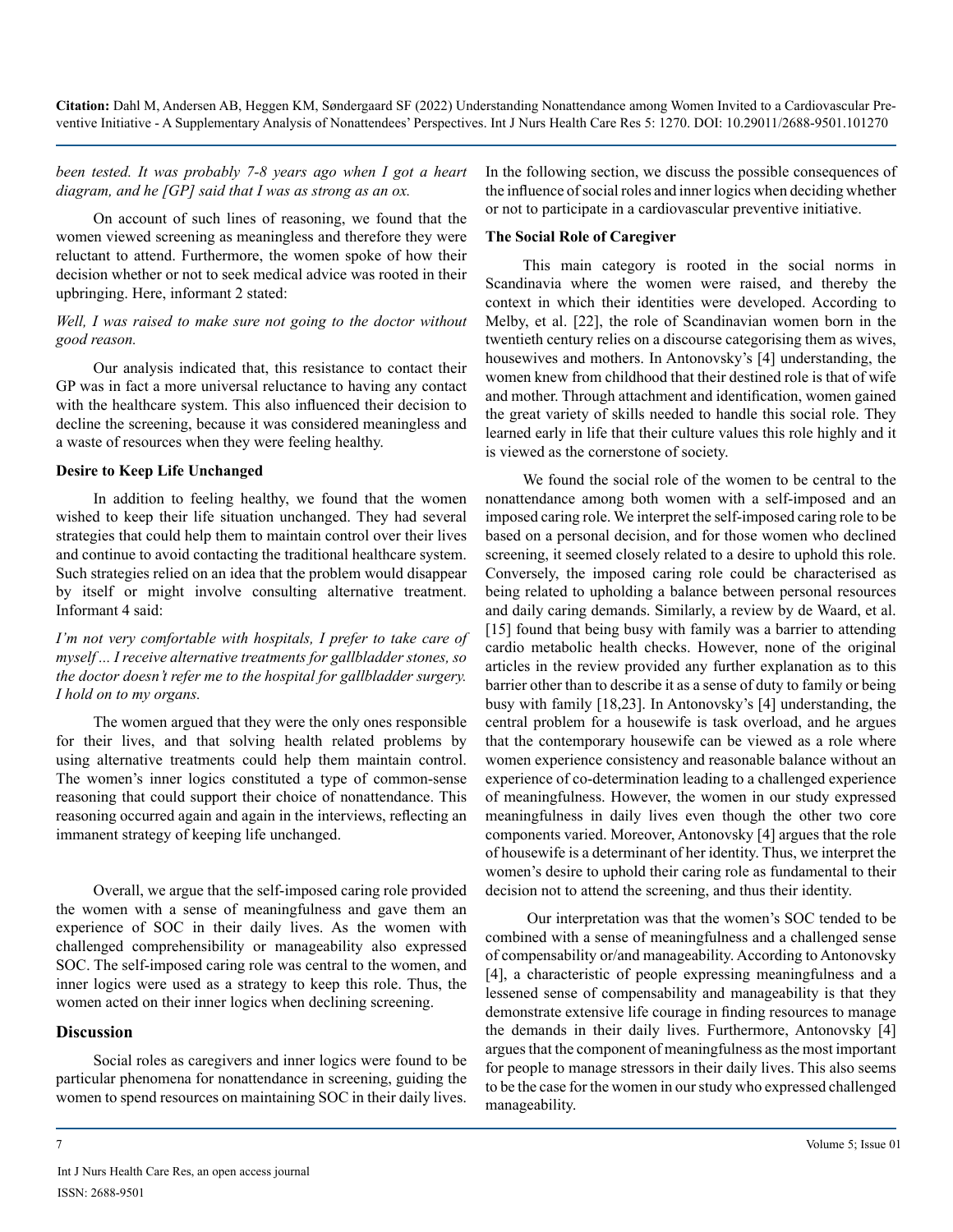#### **Relying on Inner Logics and Maintaining Control**

In our second category, we found that the women relied on inner logics which gave them an experience of SOC in their daily lives that further resulted in finding cardiovascular screening as meaningless. However, inner logics were of individual relevance and of different importance to the women.

The women who felt healthy had a salutogenic orientation to life. Moreover, they found meaningfulness in relying on their own interpretation of their health status. According to a review of Stol, et al. [24], people who feel healthy have no concerns about their health and consider their cardiovascular risk to be low. We also found that, the women ignored the risk of having a disease and relied on inner logics as a framework to maintain a SOC. Similarly, de Waard, et al. [15] found that barriers to participate in cardiovascular health checks were being worried about the outcome and its possible consequences. Thus, we suggest that the women's various inner logics were used as a strategy to avoid facing their screening results. Additionally, we argue that nonattendance was rooted in inner logics without critical reflection. In this study, we define critical reflection as an activity during which the validity and appropriateness of an assumption or a belief is challenged within its present context. Critical reflection challenges acquired knowledge based on experiences together with underlying assumptions, values and beliefs that compel individuals to act as they do in a particular situation [25]. Likewise, Ellis, et al. [26] found that personal knowledge of prevention and diseases hindered recognising the relevance of having a cardiovascular health check. Antonovsky [4] argues it is a general human characteristic that in order for us to find something meaningful, it must make sense to us both emotionally and cognitively. However, as the decision of nonattendance was rooted in inner logics without critical reflection, cardiovascular screening makes no sense for the nonattendee women.

The women used an inner logic of not bothering any healthcare professionals without severe indications of disease as a meaningful reason for nonattendance in screening. Similar, both Stol, et al. [24] and de Waard, et al. [15] found that nonattendees who already were in contact with medical services, e.g. their GPs, had no questions about their health status and therefore found a health check unnecessary. However, we also found that both recent health checks and checks performed years ago by the GP stopped the women from attending screening and were used as a line of reasoning when the women explained their decision not to attend. According to the review by Stol, et al. [24], older people did not seek medical advice without feeling sick, because they felt they would be misusing the healthcare system. Similarly, Offersen, et al. [27] describe how elderly Danish women and men felt a social responsibility of not being an unnecessary burden on the healthcare service. We found that the women in our study presented similar views on a screening invitation, regarding it as a waste of the healthcare system's resources, because they

experienced themselves as healthy. However, we also found that if they got bodily symptoms, they might favour alternative rather than biomedical solutions based on their logic of self-care with the aim to maintain control of their lives.

In our study, the women maintained the experience of SOC by being in control of their daily lives regardless of many possible stressors. A screening invitation could be viewed as a stressor among those expressing decisional ambivalence, while others found the invitation to be insignificant. In line with Antonovsky's theory of SOC [4], defining a stressor and finding strategies for coping with it constitute an individual experience rooted in one's life experiences. Achieving a sense of SOC is related to having life experiences that are important to the particular individual [4]. Life experiences that mattered to the women in our study were maintaining control of their daily lives.

 Overall, this study was revealing in terms of providing new profound knowledge of what was at stake for the nonattendee women. Accepting screening was perceived as an unpredictable threat to upholding their social role and identity. Therefore, the study contributed valuable knowledge on the potential psychological and social impact on women receiving a screening invitation.

#### **Implication for Practice**

Improving attendance in screening may be facilitated by involving the invites' usual treatment provider. According to Antonovsky, supporting manageability is possible by involving a trusted physician [4], which may increase the likelihood of participation among those with limited resources. In Denmark, citizens are registered with a specific GP, who may be an obvious person to involve. Moreover, people with diabetes have suggested that accepting cardiovascular screening may be facilitated by personal encouragement from a trusted treatment provider [28]. Ethically, GPs may also be vital in supporting invitees to make a decision based on an informed choice rather than inner logics and in ensuring that the decision is in accordance with the individual's preferences. Moreover, involving the invitees in designing the screening invitation may be beneficial in terms of improving the readability and communicating its relevance [28]. As such public involvement may be a way to make screening emotionally and cognitively meaningful and thereby facilitate screening acceptability and encourage participation. This is a topic for further research.

## **Discussion of Method**

In the present study, we aimed to elaborate on the women's reasons for declining to participate in screening. As recommended by Heaton [20], we carefully considered whether it was appropriate to perform a supplementary analysis on this empirical material. Using the theory of SOC as a framework for the analysis guided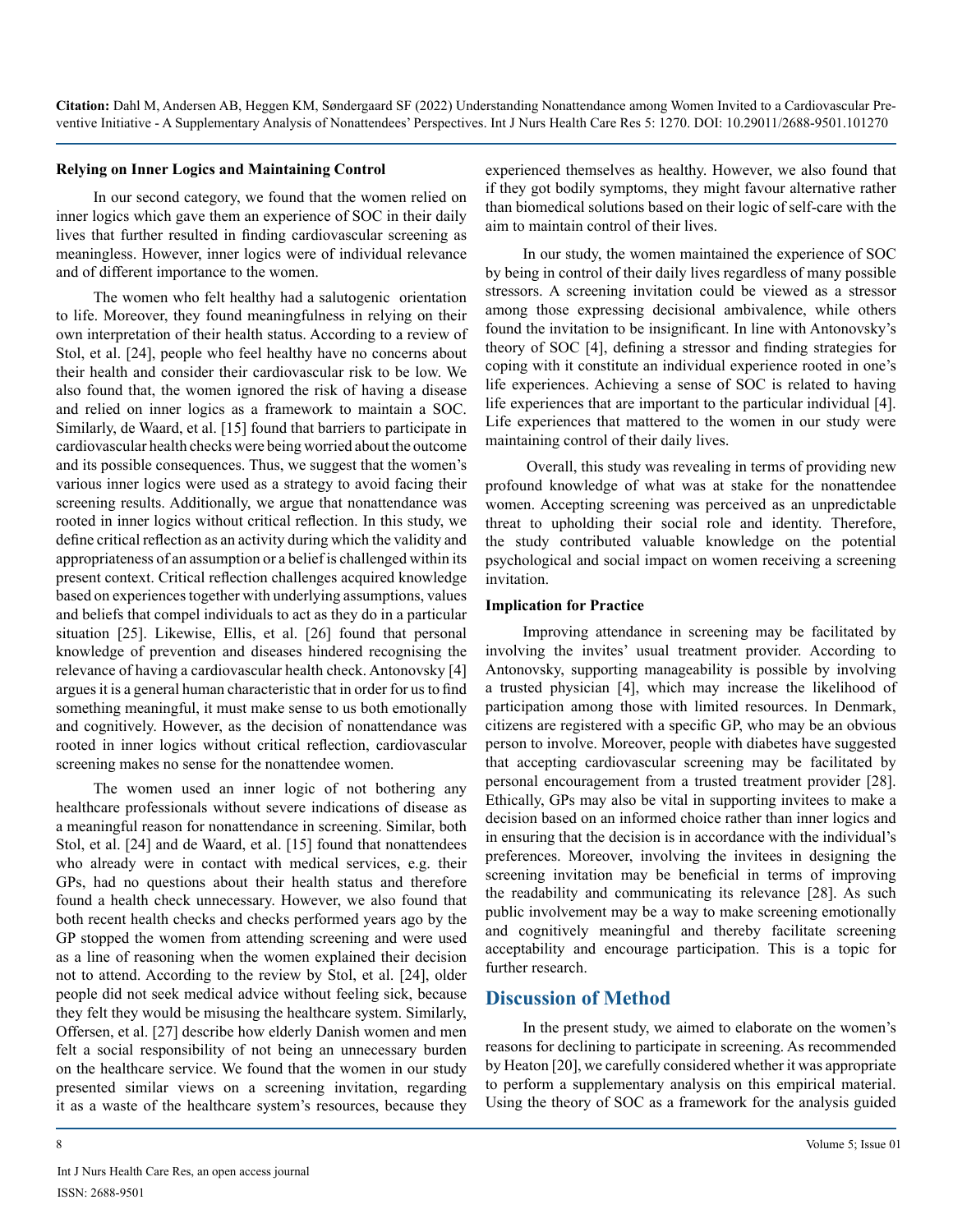us to perform a rigorous and strategic analysis aimed at unfolding and supporting the informants' statements.

Furthermore, we strived to ensure trustworthiness, as defined by Elo, et al. [29] through collaborating in the research group and by working systematically to incorporate the theory of SOC during the analysis. The research group consisted of researchers with a variety of research experiences, who contributed valuable perspectives to ensure credibility and conformability in the study. The authors of the primary analysis continued collecting data until they deemed that further data would not add to the analysis [21], which was also deemed sufficient in this supplementary analysis.

Although we used data collected in 2013, the role as caregiver seems time and age independent for women. As Melby, et al. [22] claim that in today's society, Scandinavian women still consider taking care of the family and the children as their responsibility in terms of combining family life and children with having a career. Similarly, Cislaghi and Heise argue that women and men have been generating social norms through acceptable and appropriate actions in all societies and throughout time [30]. We found that the importance of being a caregiver was independent of the women's previous social position. Further research is needed to explore whether our findings are transferable to screening programmes and cardiovascular health checks for women in general.

## **Conclusion**

We conclude that the reasons for declining screening were embedded in the women's experience of SOC in their daily lives, a feeling that the women were unwilling to risk by participating. This study shows that it is inappropriate to develop a one-sizefits-all approach to inviting women to participate in cardiovascular screening. This is due to the influence of inner logics, social roles and a personal desire to maintain control of one's life which interact with the individual's experience of SOC.

Based on the theory of SOC, the women perceived screening as an unpredictable threat to upholding their social role and thereby their identity (comprehensibility). This affected their resources to handle the self-perceived consequences of participating in screening (manageability). As screening did not make sense neither emotionally nor cognitively, they were not motivated to participate (meaningfulness). Manageability was also expressed in terms of upholding a balance between personal resources and daily caring demands, leading to nonattendance. Moreover, women who felt healthy, found meaningfulness in relying on their own interpretation of their health status and thus they considered screening a waste of the healthcare service's resources. Overall, this study contributes new valuable knowledge for future exploration of the rationale of cardiovascular screening among women, particularly in terms of the psychological, social and ethical considerations.

## **Acknowledgements**

We would like to express our gratitude and thanks to the study participants for sharing their experiences and views. We are deeply grateful to associate professor Kirsten Bedholm, Aarhus University, Denmark, for her valuable comments to our article.

## **Authors' Contributions**

Design of the initial study including data collection: MD; recoding the empirical data: MD and SFS; analysis and interpretation of findings: MD, ABA, KMH and SFS; drafting the work: MD, ABA and SFS. All authors contributed with critique during the preparation of the manuscript and all approved the final version to be published.

#### **Data Availability Statement**

The data that support the findings of this study are available on reasonable request from the corresponding author. The data are not publicly available due to ethical restrictions.

## **References**

- **1.** [Dobrow MJ, Hagens V, Chafe R, Sullivan T, Rabeneck L \(2018\)](https://pubmed.ncbi.nlm.nih.gov/29632037/)  [Consolidated principles for screening based on a systematic review](https://pubmed.ncbi.nlm.nih.gov/29632037/)  [and consensus process. CMAJ 190: E422-E429.](https://pubmed.ncbi.nlm.nih.gov/29632037/)
- **2.** [Wilson JMG, Jungner G \(1968\) Principles and practices of screening](http://apps.who.int/iris/bitstream/handle/10665/37650/WHO_PHP_34.pdf?sequence=17)  [for disease. 34 ed. Geneva: WHO Public Health Papers.](http://apps.who.int/iris/bitstream/handle/10665/37650/WHO_PHP_34.pdf?sequence=17)
- **3.** [Dahl M, Lindholt J, Sogaard R, Frost L, Andersen LS, et al. \(2018\)](https://pubmed.ncbi.nlm.nih.gov/28815826/)  [An interview-based study of nonattendance at screening for](https://pubmed.ncbi.nlm.nih.gov/28815826/) [cardiovascular diseases and diabetes in older women: Nonattendees'](https://pubmed.ncbi.nlm.nih.gov/28815826/)  [perspectives. J Clin Nurs 27: 939-948.](https://pubmed.ncbi.nlm.nih.gov/28815826/)
- **4.** [Antonovsky A \(1987\) Unravelling the mystery of health: How people](https://searchworks.stanford.edu/view/1260798)  manage stress and stay well. 1<sup>st</sup> Edition. San Francisco, California: [Jossey-Bass.](https://searchworks.stanford.edu/view/1260798)
- **5.** [Timmis A, Townsend N, Gale CP, Torbica A, Lettino M, et al. \(2020\)](https://academic.oup.com/eurheartj/article/41/1/12/5670482) [European Society of Cardiology: Cardiovascular Disease Statistics](https://academic.oup.com/eurheartj/article/41/1/12/5670482)  [2019. Eur Heart J 41: 12-85.](https://academic.oup.com/eurheartj/article/41/1/12/5670482)
- **6.** [Skaaby T, Jorgensen T, Linneberg A \(2017\) Effects of invitation to](https://pubmed.ncbi.nlm.nih.gov/28031318/) [participate in health surveys on the incidence of cardiovascular](https://pubmed.ncbi.nlm.nih.gov/28031318/)  [disease: a randomized general population study. Int J Epidemiol 46:](https://pubmed.ncbi.nlm.nih.gov/28031318/)  [603-611.](https://pubmed.ncbi.nlm.nih.gov/28031318/)
- **7.** [National Health Service \(2008\) Putting prevention first Vascular](http://data.parliament.uk/DepositedPapers/Files/DEP2008-0910/DEP2008-0910.pdf)  [Checks: risk assessment and management. In: Health Do, editor.](http://data.parliament.uk/DepositedPapers/Files/DEP2008-0910/DEP2008-0910.pdf)  [London: National Health Service England.](http://data.parliament.uk/DepositedPapers/Files/DEP2008-0910/DEP2008-0910.pdf)
- **8.** [Diederichsen ACP, Rasmussen LM, Sogaard R, Lambrechtsen J,](https://trialsjournal.biomedcentral.com/articles/10.1186/s13063-015-1082-6) [Steffensen FH, et al. \(2015\) The Danish Cardiovascular Screening](https://trialsjournal.biomedcentral.com/articles/10.1186/s13063-015-1082-6)  [Trial \(DANCAVAS\): study protocol for a randomized controlled trial.](https://trialsjournal.biomedcentral.com/articles/10.1186/s13063-015-1082-6)  [Trials 16: 554.](https://trialsjournal.biomedcentral.com/articles/10.1186/s13063-015-1082-6)
- **9.** [Lindholt JS, Sogaard R \(2017\) Population screening and intervention](https://pubmed.ncbi.nlm.nih.gov/28859943/)  [for vascular disease in Danish men \(VIVA\): a randomised controlled](https://pubmed.ncbi.nlm.nih.gov/28859943/)  [trial. Lancet 390: 2256-2265.](https://pubmed.ncbi.nlm.nih.gov/28859943/)
- **10.** [World Health Organization \(2017\) Cancer Screening: World Health](https://www.who.int/cancer/prevention/diagnosis-screening/screening/en/)  [Organization.](https://www.who.int/cancer/prevention/diagnosis-screening/screening/en/)